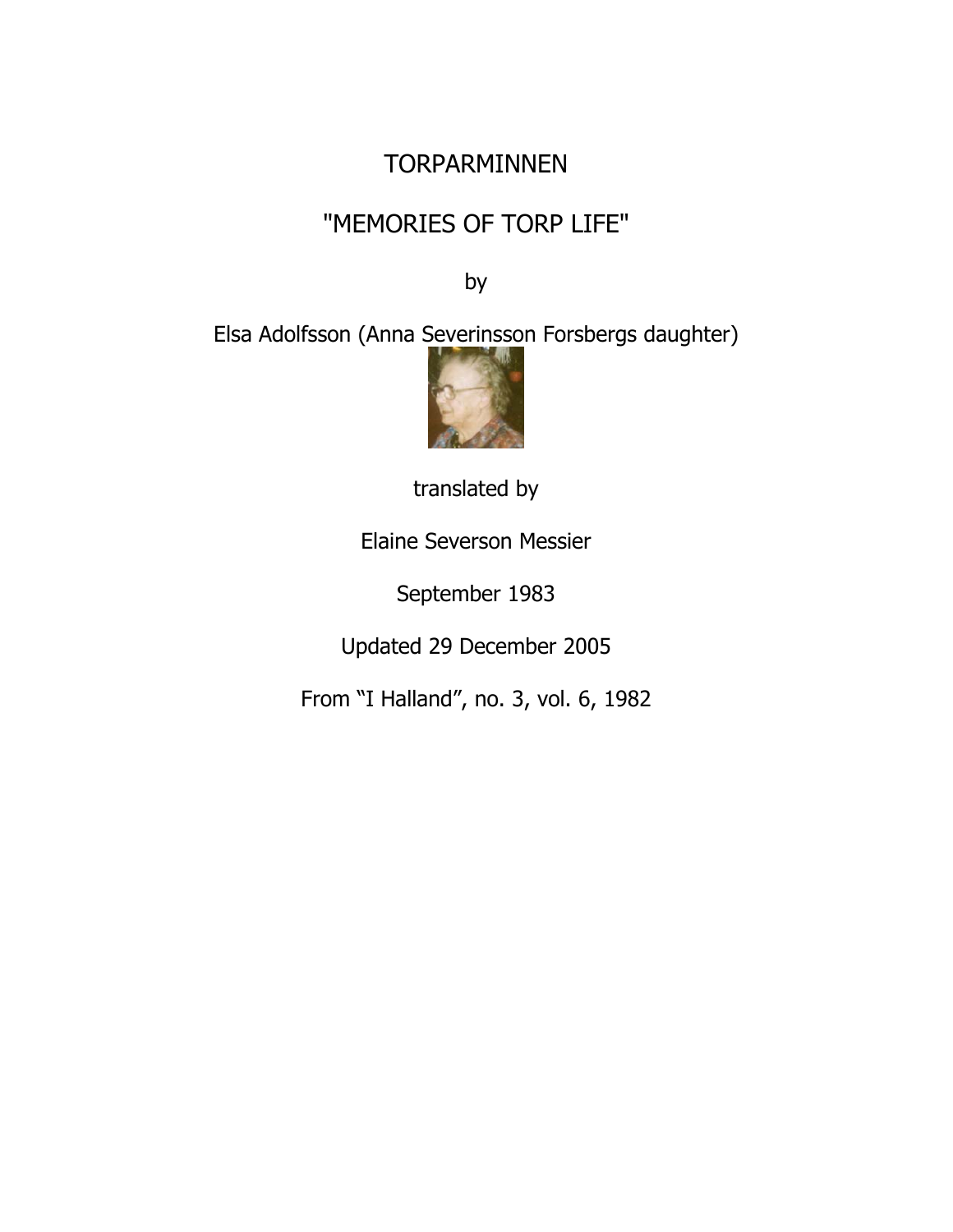### PREFACE

The following story was published in a small Swedish historical publication entitled "I Halland", volume 3, issue 6, 1982. It was written by Elsa Adolfsson about the Severin Antonsson descendants, with the last name Severinsson or Severson in America. Elsa Adolfsson is the eldest cousin of approximately 75 first cousins, all grandchildren of Severin and Severina Mathilda Antonsson. There were 11 children born to them: (Gustav)Adolf, Karl, Anders, Anna, Hulda, Axel, (Elizabeth)Tekla, Frida, Hjalmer, (Johan)Teodor, and Oskar (from eldest to youngest). Adolf, Axel and Hjalmer emigrated to the United States – Adolf in 1911, Axel in 1912 and Hjalmer, in 1916. To date, all sisters and brothers are deceased; Elsa Adolfsson is deceased also.

My father, mother and I traveled to Sweden in July 1983 where we met and learned more about the Severinsson family. When we met Elsa, she told my father, Arvid (eldest son of Adolf), that he was born in Goteborg, and he lived with his mother, Charlotte and sister, Svea in Falkenberg until his father sent for them to come to America. Elsa's mother Anna (Adolf's sister) took care of them until they left. I will be forever grateful to Elsa for telling father where he was born. (However, the ship's manifest from the Hellig Olav states that Svea was born in Varberg and Arvid in Sundsvall, where Adolf had been in the military police.)

In 1999, I traveled with my friend, Trella, to Sweden to visit with relatives and met even more of Tekla's family -- her son John and his 6 children, one of whom has 11 children and 34 grandchildren!!

Remarks and names in parentheses are mine.

Elaine A. Messier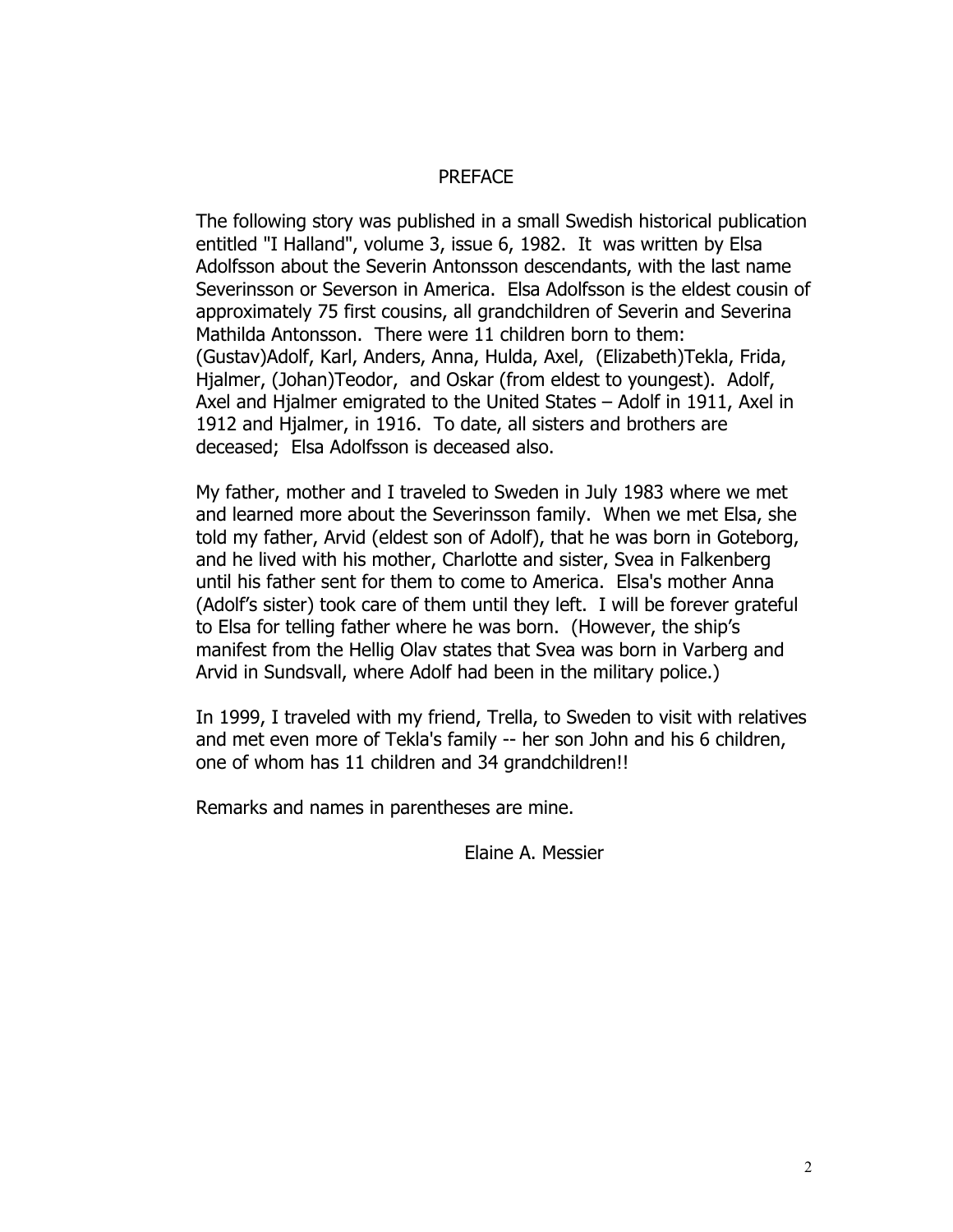

Severina Mathilda and Severin Antonsson

# MEMORIES OF TORP LIFE

by

Elsa Adolfsson

I was not born on a torp<sup>1</sup>, but during my childhood I was often at my mother's (Anna) parents' house (Severin and Severina Antonsson), which was a torp under Lindhov farm outside of Varberg. I have a glorious memory of that time, in spite of the poverty. Now I am old, but what happened when I was little remains a vivid memory.

How did my grandparents have the strength for all of this? They had eleven children. But, nevertheless they accepted the grandchildren and all of us were very dear to them. I was the oldest grandchild. The oldest of their own children (Adolf) had flown from the nest, when I was born. But I had an uncle, who was barely 1 1/2 years older than I (Oskar) and we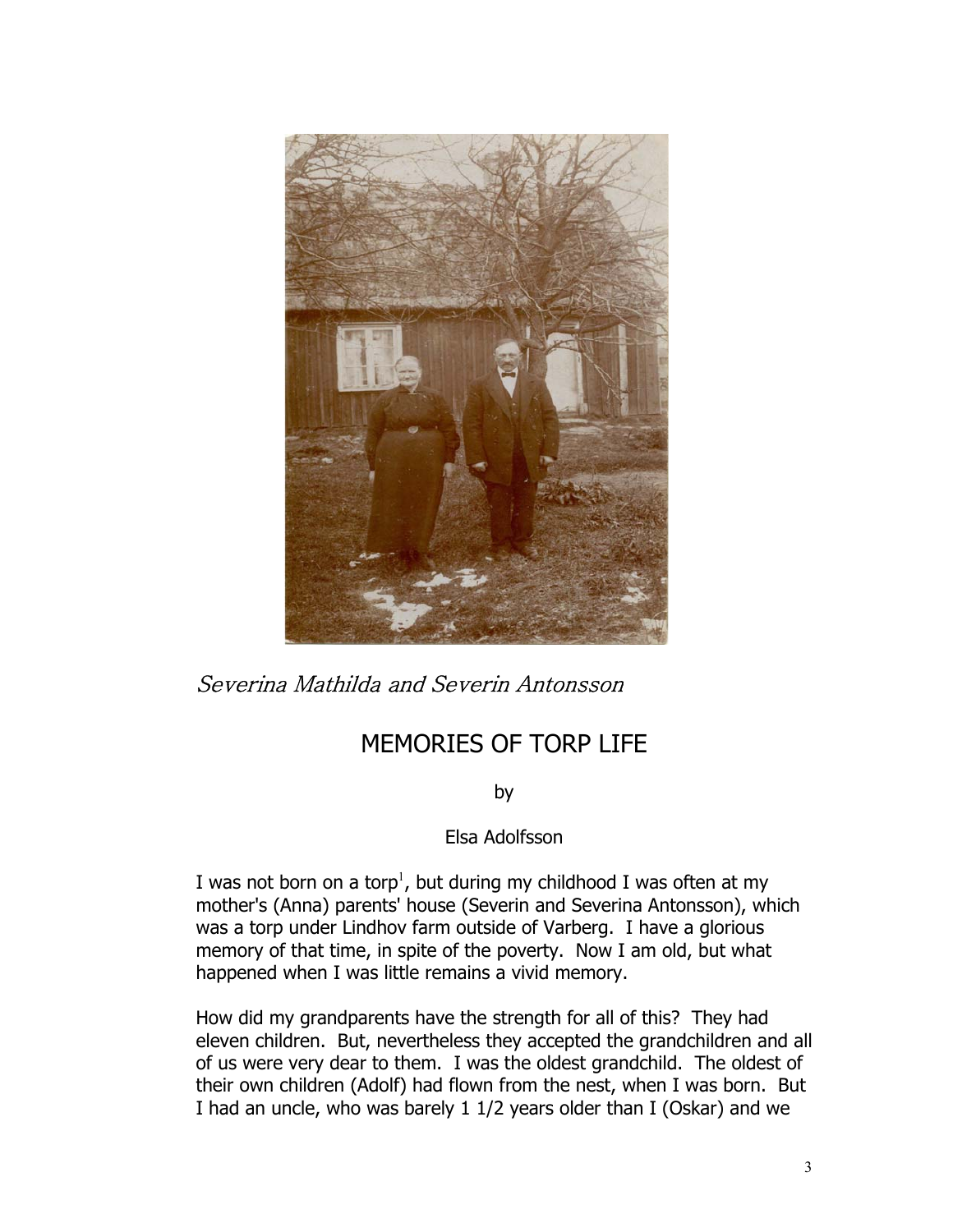played together. No one had any toys, but we made our own. We made horses and cows out of pine cones and sticks. We made fine dolls out of turnips that we found. Oftentimes we made rag dolls out of little old rags we always found. One could make a very fine doll out of a turnip. We made a playhouse by laying stones to form a square. We took hold of a piece of sackcloth and it became a rug; we found a bit of porcelain and glass and we were overjoyed.

In my grandparents' cottage there was a large room with built-in iron stove. The beds and sofas stood all around the walls and in the middle there was a large gate-legged table with a kerosene lamp over it. There was also a cupboard where the sugar, coffee and china were kept. Along the wall there was a place where grandmother and grandfather set their spoons when they ate and enjoyed licking their spoons. The whole floor was covered with rag rugs to alleviate the draft along the floor. Grandfather had a spittoon with juniper twigs inside, which he changed from time to time. We lay on the beds and sofas made out of straw that was plentiful. First and foremost, it was needed for the cattle. We lay 3 or 4 abreast "head to foot" on the sofas to keep warm and so that everyone would have a place to sleep. To be sure there were often fleas and little bites here and there, but nothing noticeable.



From left, Greta, Hulda (Severins daughter), Anna, Severina Mathilda, Gunnar, Severin, and Otto (in Varberg, Sverige)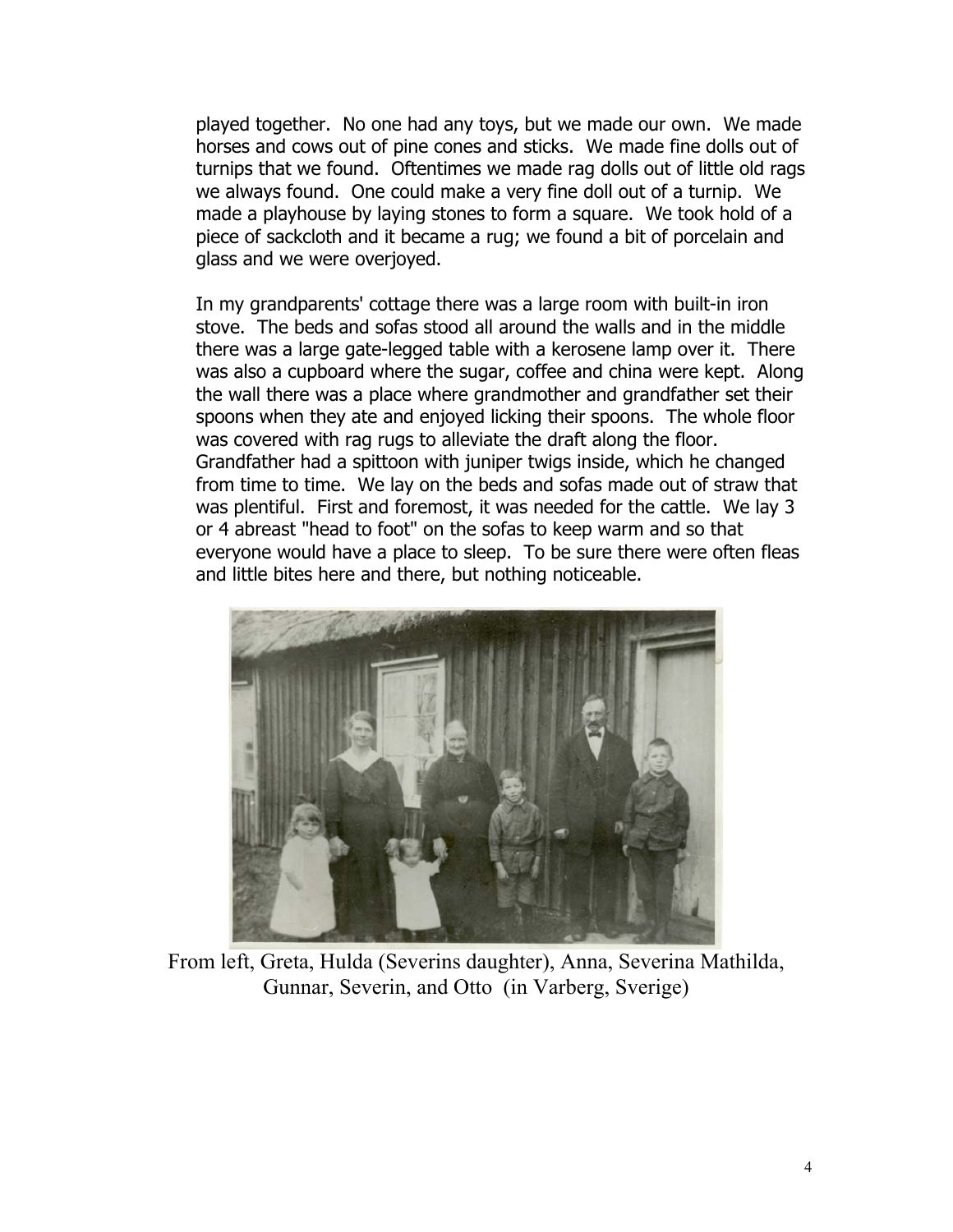

The three brothers with their families: Front row from left; Hjalmar, Arvid (Adolfs son), Lisa (Axels wife), Axel with sons Lennart and Einar. Back row from left, a friend, Margaret (Hjalmars wife), a friend, Adolf and Charlotte (Adolfs wife). (in Naugatuck, Connecticut)

Of the boys there were three who emigrated to the USA. I was beside myself when the third (Hjalmer or Elmer) decided to go on his way. Then the friends at Lindov arranged a celebration for him with a barn dance. That was fun! The dance went on with the accordion playing. The girls were lifted high in the air by their partners.

In the house, there was a bed chamber, but no fireplace. In the bed chamber there was a finely-made bed, a bureau with a mirror, a table and two large chests which grandmother kept the bread in. She baked a lot in an "oven", as it was called in the kitchen. She lit a fire with ream and branches, which were piled up. In the kitchen there was an earthen floor which was as cold as could be. On a firmly nailed bench there stood milk separators. Before they bought these, grandmother had to pour out the milk in large clay bowls and then skim off the cream. Then she churned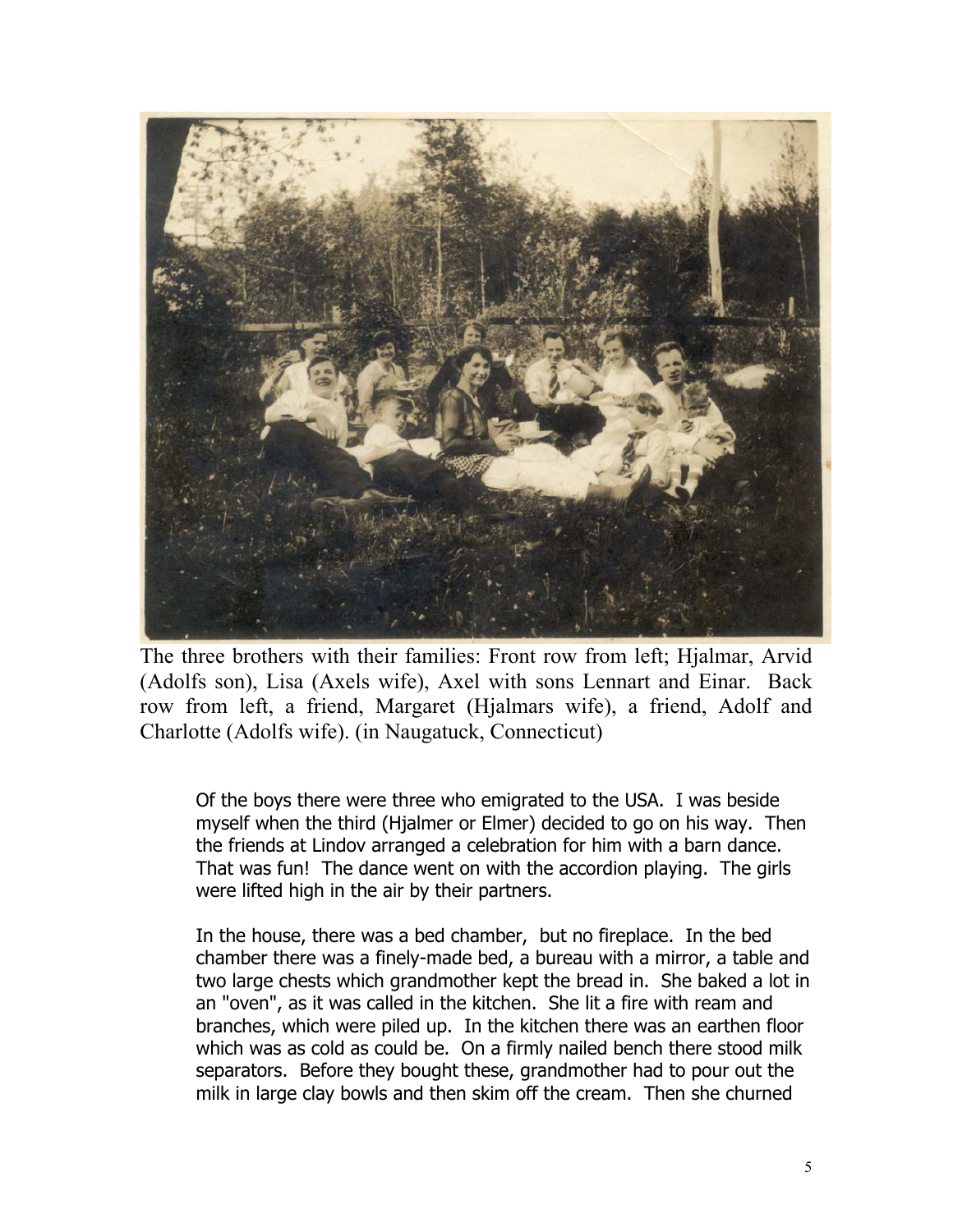butter. I often helped her. There was a round tub and we pulled a stick with a flat bottom up and down. In the beginning, it was light in color, and then it got darker, and thick like butter. In the kitchen there was also a shelf where baskets for cheese were placed, when grandmother made it. She did that when she had milk that was just right. She placed a large pot in position with 3 bones and set fire under it. It was like a fire from the oven. There she also took care of the live coals which she raked out from the oven when she had a fire going. I can still remember how good it was to have grandmother's home-baked bread from her own rye and the home-churned butter and cheese.

The dinner consisted of the best from a slice of bacon if there was any or some salt syll. We made cream or milk into a sauce and lingonberry jam. We baked wheat bread sometimes and tried to save it until Christmas. This grandmother safeguarded in a large basket with a lock on it, which she hung up in the ceiling in the bed chamber. Perhaps it was so that we children should not reach the cakes.

The doorstep was a large flat rock and the door was a split door (Dutch door). Only part of it exceeded the opening and it rattled. The visitors were welcomed also in the opening of the lower half. Grandfather had a horse, 3 cows, pigs and hens. So however many there were for dinner there was always food. As for the coffee, it was a little bad sometimes but in those days we burned the rye. Grandfather would surely have a day's work in his own yard and grandmother would milk and still attend to her own work inside the house.

I had an aunt who came home with a child and was unmarried. It was shocking at that time, but my grandparents accepted them with warm greetings. My aunt took over the milking in the yard. And grandmother made a place suited for a little child. Milking in the yard began at 4 o'clock in the morning. It was a little better on our torp because for as many farm laborers as there were, each one had a little house for themselves; but many families lived in the same house when the state houses (statena<sup>2</sup>) were in force.

(Here is an excerpt which was left out of the book. "The Tenant Farmer in Halland") -- Elsa Adolfsson.

It often happened that grandmother, when she set down to rest with knitting needles on her knee and glasses on her nose, fell asleep. Grandfather came in and saw her and said "you don't need glasses when you sleep". And so it happened that they took turns with the glasses. Grandfather could read the newspaper but could not write. Grandmother had taught him to write his name. It was a forced signature, so he could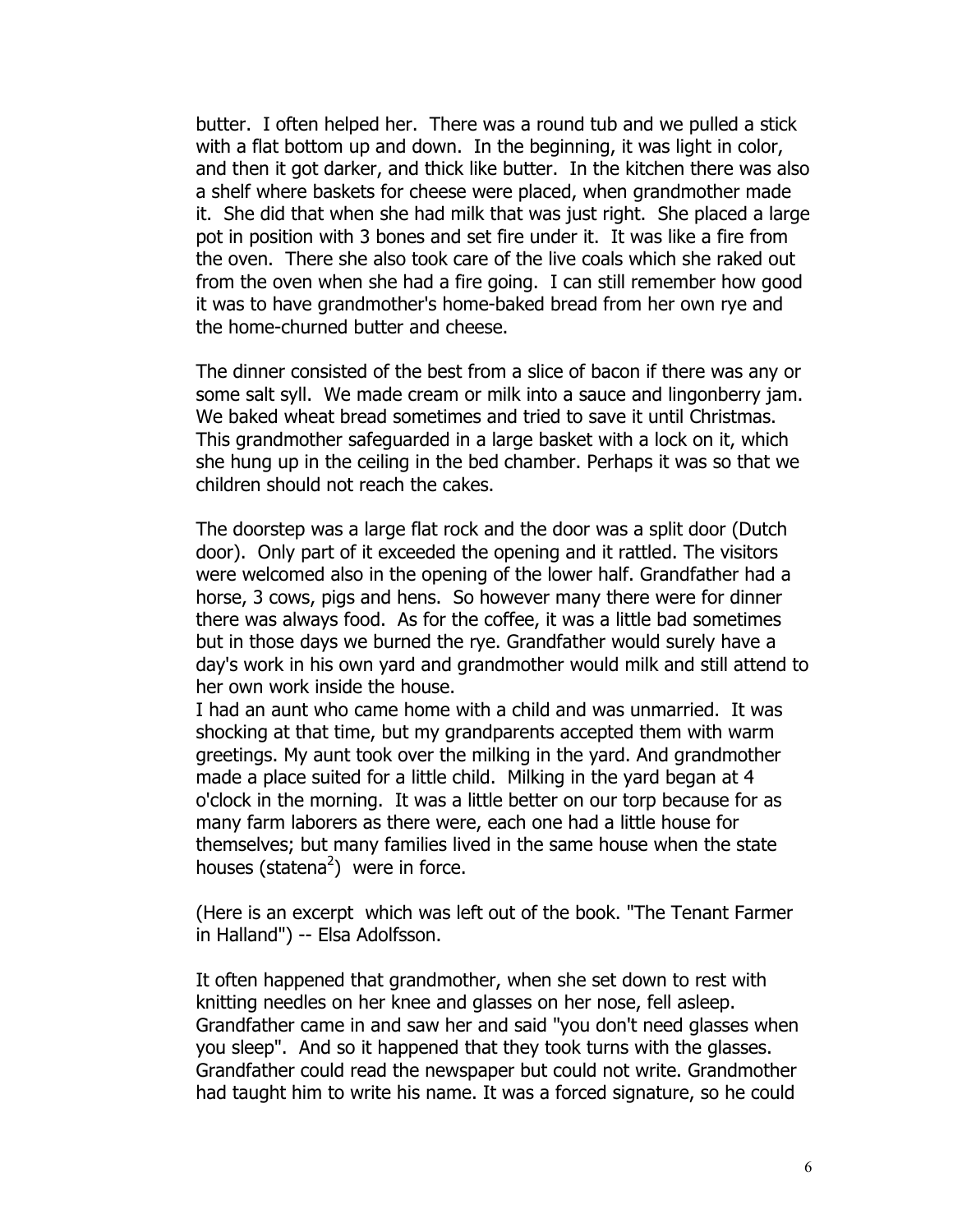handle business and sometimes he wrote crosswise. It was grandmother who attended to letter-writing with her sons in the USA and with my mother. We lived in Falkenberg. We often rode (by train) to grandmother's house. Often I rode alone there and it was the most fun. I met grandfather with the horse and wagon by the station. Sometimes I rode a bicycle with him and sat on the frame because there were no luggage carriers at that time.

We children tried to help as much as we could on the torp. We dug up and thinned out the turnips and looked for eggs which the hens chose to lay here and there when they were let loose. And so one could find a nest of almost 15 eggs and then we might have pancakes. Otherwise most of the eggs had to be sold. "One time a hen came tripping along with 11 chickens. That "little hen", who was most cheerful, was grandmother" -- Elsa Adolfsson

I don't understand how grandmother and grandfather coped with everything they did on the torp. The rocks were picked up from the cultivated land and piled up into a mound for a fence. Grandfather threshed with strong, hard blows (cuts) and some of the boys used to give him help. "Thump, thump" one heard in rhythmic beat. It sounded like music from the barn on a winter evening.

In the summer there grew all along the cultivated borders the finest wild flowers. We picked forget-me-nots and many other flowers and made small, fine bouquets which grandmother took to sell at Varberg's marketplace. Grandmother and grandfather always drove into town and sold eggs, butter and flowers. Then they bought coffee, sugar, kerosene, snuff and perhaps a candy cone.

Already there were the bathing guests in Varberg (famous for mineral baths), but they were merely proper, fine people, whom we saw. Although we were poor, grandmother was afraid of the labor movement, when it began to break out. She warned me that I should be on guard against them. They were dangerous, because they wanted to do away with religion. No, it was more important to go to church and be good and content.

Grandmother and grandfather were almost always happy, although they must have had strong anxieties with so many children. That which I keep separate in my mind is their constant smiling and also -- their dialect. Today it would be unintelligible to most people, but we didn't have any problem understanding them.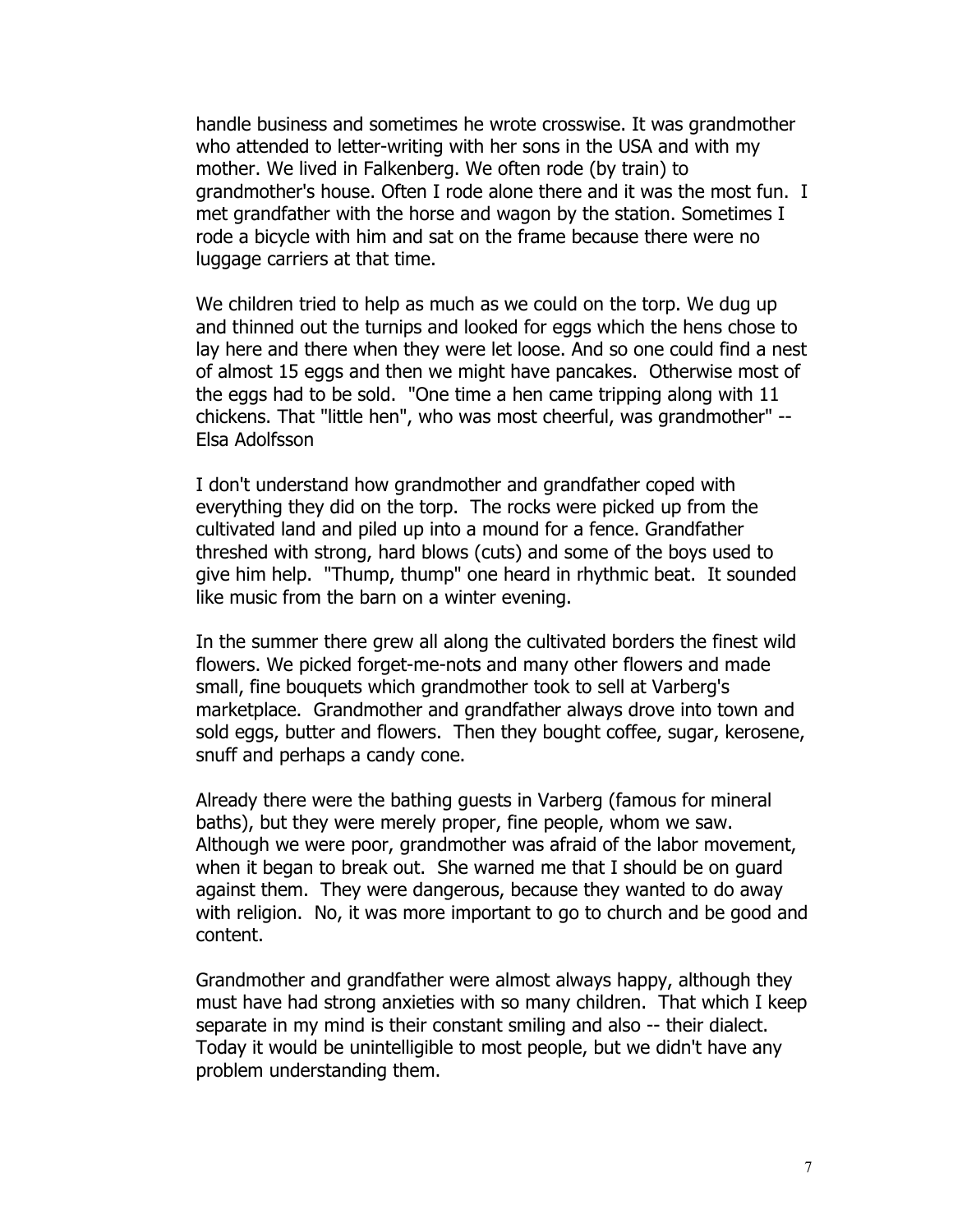#### SPECIAL MOMENTS

I remember that when guests came, we had a welcoming dinner. Then the glasses were filled, as well as the pitchers, before someone went away and it began again. Once I had a cousin, who went out when the glasses had been filled. After a moment he came back to eat and saw that the glasses were still filled. So he turned to someone standing next to him and said:

"Have the glasses been filled again?"

"No," said the other, "they haven't started yet."

One time an aunt wanted to go to a barn dance but had no shoes. So she borrowed some from a friend. The day after, her friend came and asked her if she enjoyed the dance.

 "Yes," said the aunt, "certainly I had a good time. The shoes felt fine. They had no straps to pinch me".

Yes, memories come and go. I think that it is cheerful to write about them and perhaps it is something pleasant to know about. My children and grandchildren wish often that I would tell stories about the old times. My own childhood was perhaps not so good: we had it pretty hard sometimes.

But, that is another story!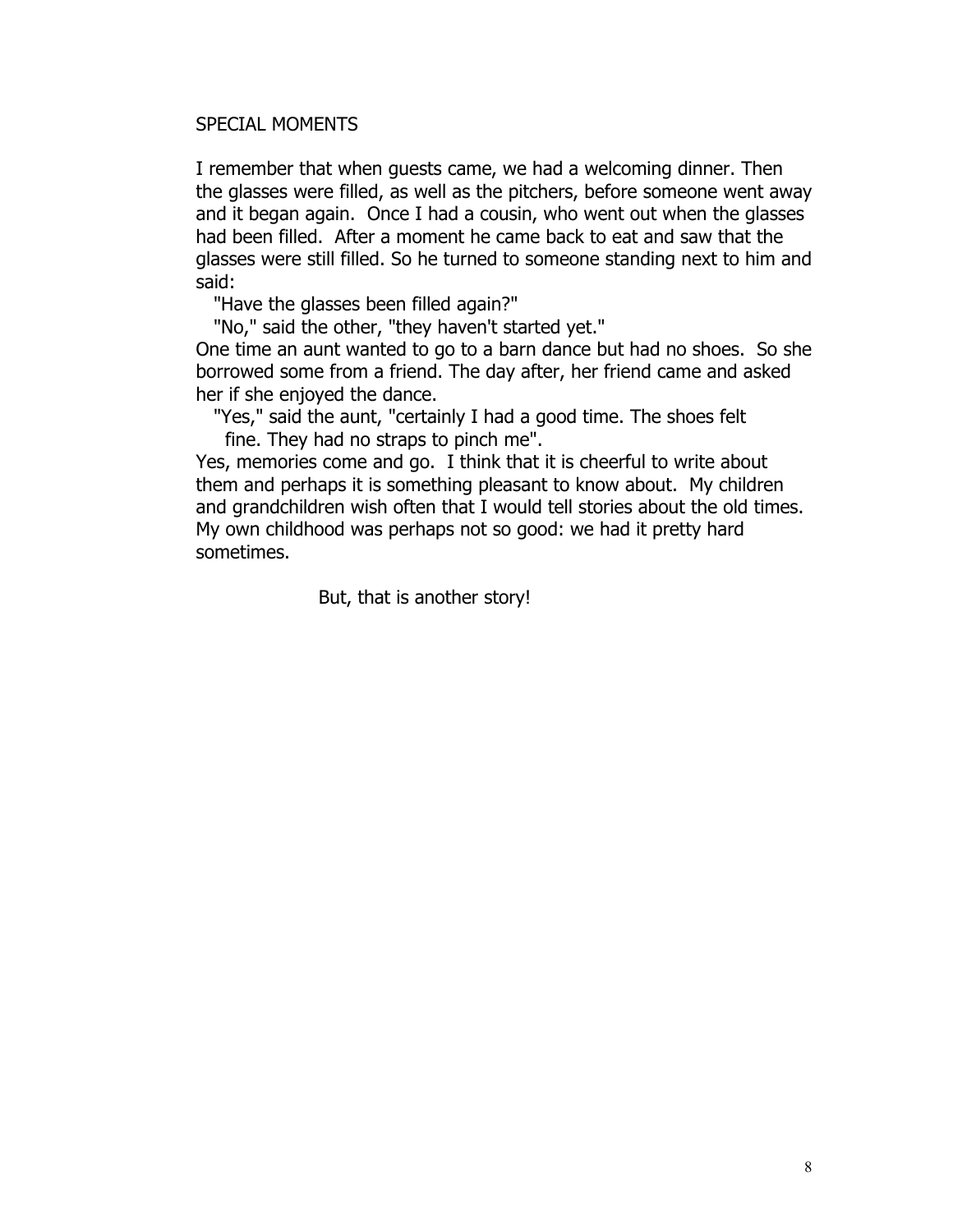

October 1945, Severin Antonsson's funeral.

 $\overline{a}$ 

Back row from left: Henry (Karl's son): Anna (Teodors wife): Magnus (Frida's husband): Sven (Anna's husband): Sigge (Anders' son).

Front row from left: Oskar: Lily (Oskar's wife): Teodor: Frida: Anna: Greta (Hulda's daughter): Malin (Anders' wife): Tekla

 $1$  Torp – prior to 1743, it had the meaning of a holding or piece of land belonging to the state or public domain. (statena or row house) The tenant farmer who lived there was called a torpare. After 1743, the word "torp" took on a new meaning. The torp was owned by a private owner and the torpare became the tenant of the subdivision of land on the farm. He paid his rent to the landowner partly in money and partly in labor. The torpare's character of tenant is also shown by the fact that later it became common for him to purchase his torp outright. To the torpare, this meant a chance to obtain a more rapid independence, with the possibility of starting a family.

<sup>(</sup>The statena (row houses) were converted to torps at Lindhov farm, near Lindberg. Severin Antonsson worked 3 days for the landowner and later on when the sons came along, they all worked 6 days to obatin a larger house.)

 $2^{2}$  Statane  $-$  a class of peasants that began in the 1800's and their status falls between the torpare and the servant classes. They do not have as much independence as the torpare: all their time is at the disposal of